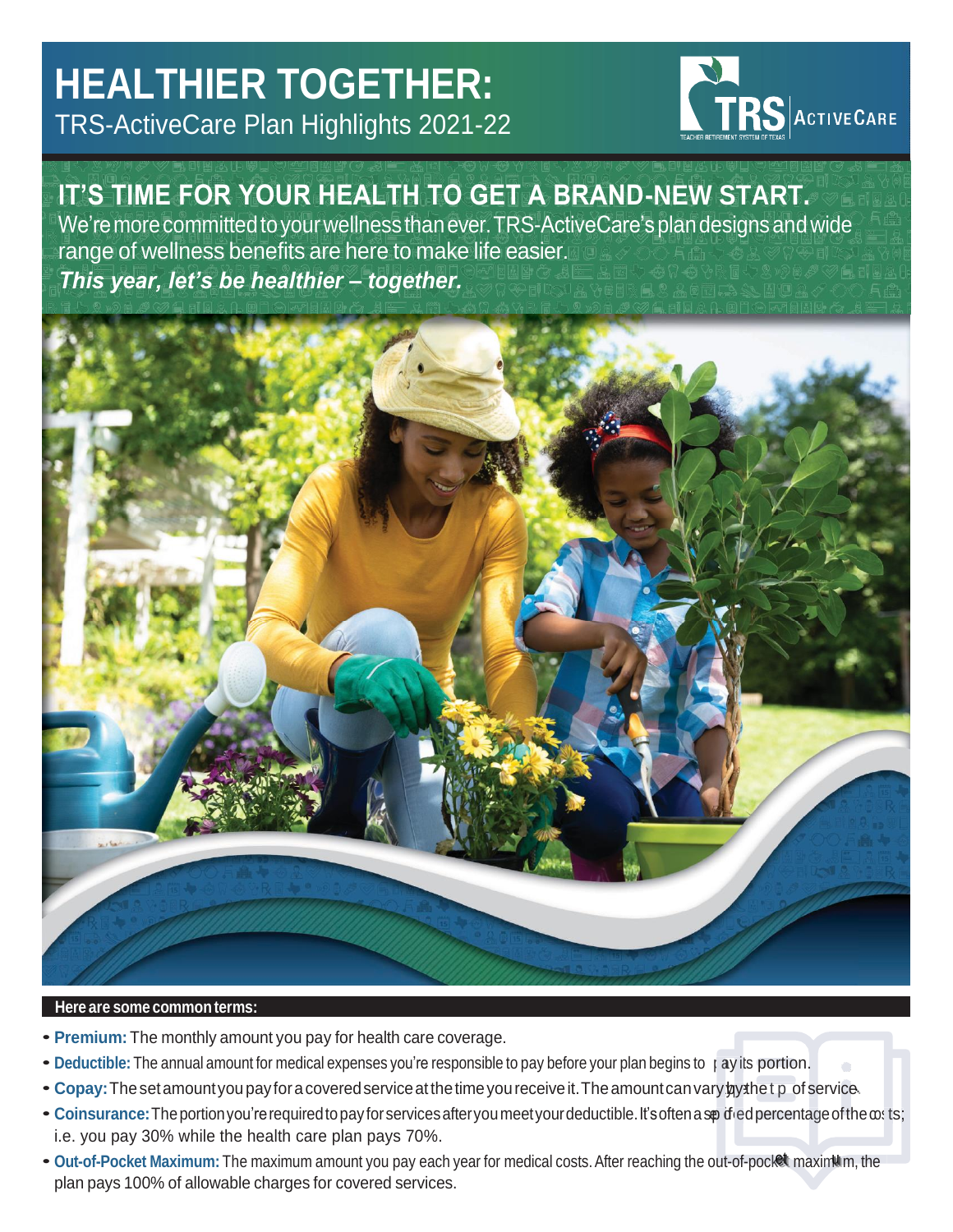### **Things to Know**

- TRS'sTexas-sizedpurchasingpower creates broad networks without county boundaries.
- Specialty drug insurance means you'recovered,nomatterwhatlife throws at you.

# **2021-22 TRS-ActiveCare** Plan Highlights Sept. 1, 2021 – Aug. 31, 2022

- \$0 preventive care
- 24/7 customerservice
- One-on-one health coaches
- Weight lossprograms
- Nutrition programs
- Ovia®pregnancysupport
- TRS Virtual Health
- Mental healthsupport
- And much more!

|              | <b>TRS-ActiveCare Primary</b>                                                                                                                                                                                                                        | <b>TRS-ActiveCare Primary+</b>                                                                                                                                                                                                                                                                  | <b>TRS-ActiveCare HD</b>                                                                                                                                                                                       |
|--------------|------------------------------------------------------------------------------------------------------------------------------------------------------------------------------------------------------------------------------------------------------|-------------------------------------------------------------------------------------------------------------------------------------------------------------------------------------------------------------------------------------------------------------------------------------------------|----------------------------------------------------------------------------------------------------------------------------------------------------------------------------------------------------------------|
| Plan summary | • Lowest premium of the plans<br>• Copays for doctor visits before you meet deductible<br>• Statewide network<br>• PCP referrals required to see specialists<br>• Not compatible with a health savings account (HSA)<br>• No out-of-network coverage | • Lower deductible than the HD and Primary plans<br>• Copays for many services and drugs<br>• Higher premium than the other plans<br>• Statewide network<br>• PCP referrals required to see specialists<br>• Not compatible with a health savings account (HSA)<br>• No out-of-network coverage | • Compatible with a health savings account (HSA)<br>• Nationwide network with out-of-network coverage<br>• No requirement for PCPs or referrals<br>• Mustmeetyourdeductiblebeforeplanpaysfornon-preventivecare |

| <b>Prescription Drugs</b>              |                                           |                              |                                                        |
|----------------------------------------|-------------------------------------------|------------------------------|--------------------------------------------------------|
| Drug Deductible                        | Integrated with medical                   | \$200 brand deductible       | Integrated with medical                                |
| Generics (30-Day Supply/90-Day Supply) | \$15/\$45 copay; \$0 for certain generics | $$15/\$45$ copay             | You pay 20% after deductible; \$0 for certain generics |
| Preferred Brand                        | You pay 30% after deductible              | You pay 25% after deductible | You pay 25% after deductible                           |
| Non-preferred Brand                    | You pay 50% after deductible              | You pay 50% after deductible | You pay 50% after deductible                           |
| Specialty                              | You pay 30% after deductible              | You pay 20% after deductible | You pay 20% after deductible                           |

Employee and Spouse \$1,176 \$876 \$876 \$1,334 \$1034 \$1034 \$1,209 \$909 Employee and Children **\$751** \$451 \$451 \$879 \$579 \$579 \$5772 \$472 Employee and Family | \$1,405 \$1105 \$1105 \$1,675 \$1,675 \$1375 \$1375 \$1,445 \$1445 \$1145



\$417 \$117 \$542 \$542 \$242 \$242 \$429 \$129

- Closed to new enrollees
- Current enrollees can choose to stay in this plan
- Lower deductible
- Copays for many drugs and services
- Nationwide network with out-of-network coverage
- No requirement for PCPs or referrals

### **TRS-ActiveCare 2**

| <b>Total Monthly Premium</b>             |  |
|------------------------------------------|--|
| Your District and State<br>Contributions |  |
|                                          |  |
| <b>← Your Premium</b>                    |  |

# All TRS-ActiveCare participants have three plan options. Each includes a wide range of wellness benefits.<br>Currently enrolled in TRS-ActiveCare 2, you can remain in this plan.

### **How to Calculate Your Monthly Premium**

### **Being healthy is easy with:**

*Available for all plans. SeeyourBeneitsBookletformoredetails.*

### **Wellness Benefits at No Extra Cost**

| <b>Total Premium</b> | <b>Your Premium</b> |
|----------------------|---------------------|
| \$1,013              | \$713               |
| \$2,402              | \$2102              |
| \$1,507              | \$1207              |
| \$2,841              | \$2541              |

**Monthly Premiums**

Employee Only

### Total Premium Your Premium Total Premium Your Premium Total Premium Your Premium

### In-Network Out-of-Network \$1,000/\$3,000 \$2,000/\$6,000 You pay 20% after deductible | You pay 40% after deductible \$7,900/\$15,800 \$23,700/\$47,400 Nationwide Network No

| <b>Plan Features</b>                    |                              |                              |                              |                              |
|-----------------------------------------|------------------------------|------------------------------|------------------------------|------------------------------|
| Type of Coverage                        | In-Network Coverage Only     | In-Network Coverage Only     | In-Network                   | Out-of-Network               |
| Individual/Family Deductible            | \$2,500/\$5,000              | \$1,200/\$3,600              | \$3,000/\$6,000              | \$5,500/\$11,000             |
| Coinsurance I                           | You pay 30% after deductible | You pay 20% after deductible | You pay 30% after deductible | You pay 50% after deductible |
| Individual/Family Maximum Out-of-Pocket | \$8,150/\$16,300             | \$6,900/\$13,800             | \$7,000/\$14,000             | \$20,250/\$40,500            |
| Network I                               | <b>Statewide Network</b>     | <b>Statewide Network</b>     |                              | <b>Nationwide Network</b>    |
| Primary Care Provider (PCP) Required    | Yes                          | Yes                          | <b>No</b>                    |                              |

| Doctor Visits               |                      |                      |                                                             |                       |
|-----------------------------|----------------------|----------------------|-------------------------------------------------------------|-----------------------|
| Primary Care I              | \$30 copay           | \$30 copay           | You pay 30% after deductible   You pay 50% after deductible |                       |
| Specialist                  | \$70 copay           | \$70 copay           | You pay 30% after deductible   You pay 50% after deductible |                       |
| <b>TRS Virtual Health I</b> | \$0 per consultation | \$0 per consultation |                                                             | \$30 per consultation |

| Immediate Care              |                              |                              |                                                           |                              |
|-----------------------------|------------------------------|------------------------------|-----------------------------------------------------------|------------------------------|
| Urgent Care                 | $$50$ copay                  | \$50 copay                   | You pay 30% after deductible You pay 50% after deductible |                              |
| Emergency Care              | You pay 30% after deductible | You pay 20% after deductible |                                                           | You pay 30% after deductible |
| <b>TRS Virtual Health I</b> | \$0 per consultation         | \$0 per consultation         |                                                           | \$30 per consultation        |

| \$30 copay | You pay 40% after deductible |
|------------|------------------------------|
| \$70 copay | You pay 40% after deductible |
|            | \$0 per consultation         |

| \$50 copay           | Youpay 40% after deductible                     |
|----------------------|-------------------------------------------------|
|                      | You pay a \$250 copay plus 20% after deductible |
| \$0 per consultation |                                                 |

| \$200 brand deductible                                                                                    |
|-----------------------------------------------------------------------------------------------------------|
| \$20/\$45 copay                                                                                           |
| You pay 25% after deductible (\$40 min/\$80 max)/<br>You pay 25% after deductible (\$105 min/\$210 max)   |
| You pay 50% after deductible (\$100 min/\$200 max)/<br>You pay 50% after deductible (\$215 min/\$430 max) |
| You pay 20% after deductible (\$200 min/\$900 max)                                                        |

| i<br>n.          | $\mathbb{R}$ | ALC: | - 11 | $\mathbf{r}$ | ш |  |
|------------------|--------------|------|------|--------------|---|--|
|                  |              |      |      |              |   |  |
| after deductible |              |      |      |              |   |  |
| after deductible |              |      |      |              |   |  |
|                  |              |      |      |              |   |  |
|                  |              |      |      |              |   |  |
| i<br>.           |              |      |      | - 11         | ш |  |
|                  |              |      |      |              |   |  |
| after deductible |              |      |      |              |   |  |
| le               |              |      |      |              |   |  |
|                  |              |      |      |              |   |  |

| tain generics |
|---------------|
| e             |
| e             |
| e             |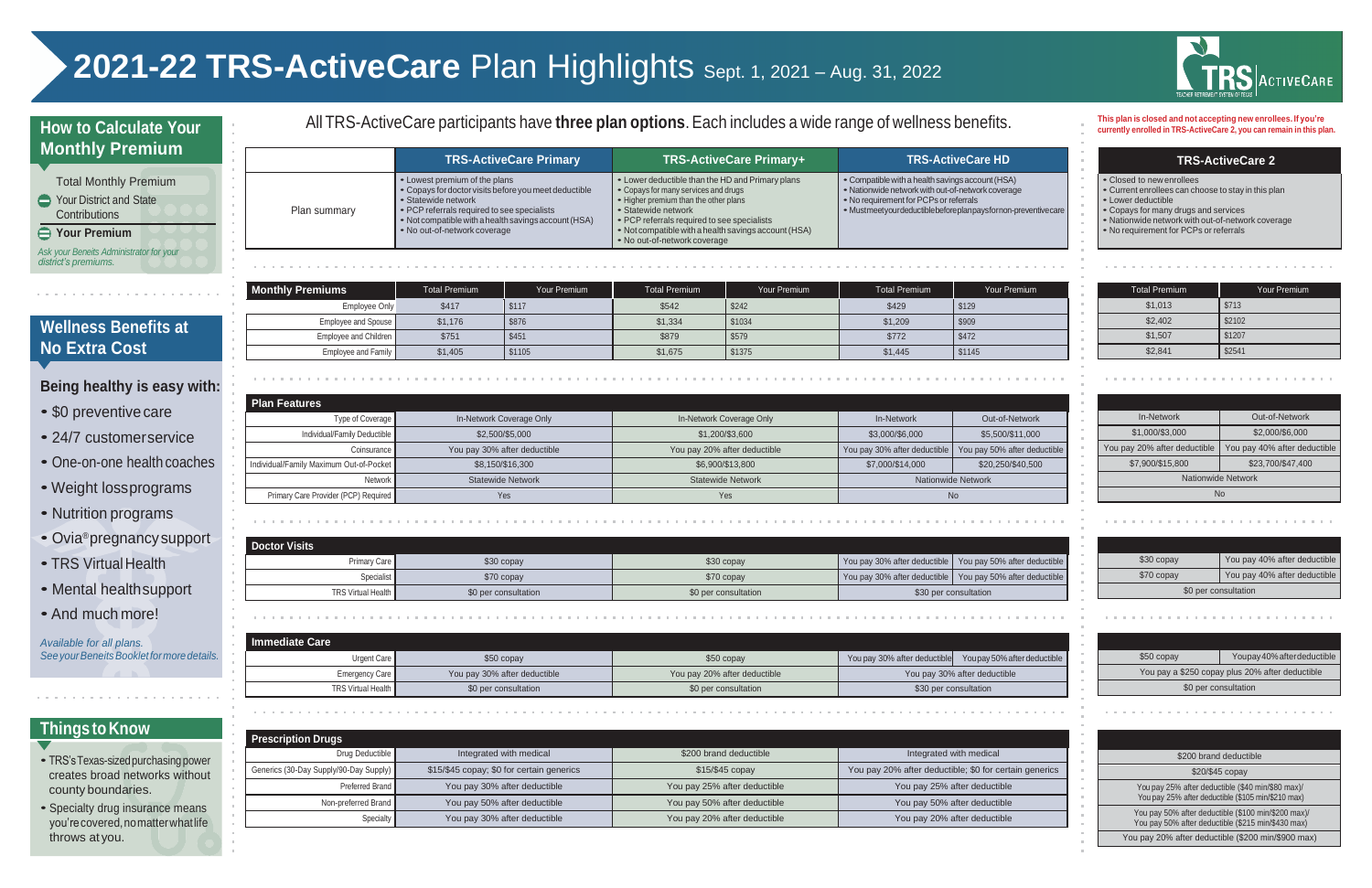# **Compare Prices for Common Medical Services**

**REMEMBER:** Log into Blue Access for Members<sup>sM</sup> at [www.bcbstx.com/trsactivecare](http://www.bcbstx.com/trsactivecare) to use the cost estimator tool This will help you find the best prices tool. This will help you find the best prices.

| <b>Benefit</b>                                                                                         | <b>TRS-ActiveCare</b><br><b>Primary</b>                                              | <b>TRS-ActiveCare</b><br>Primary+                                      | <b>TRS-ActiveCare HD</b>                               |                                                                           | <b>TRS-ActiveCare 2</b>                                                              |                                                                              |  |
|--------------------------------------------------------------------------------------------------------|--------------------------------------------------------------------------------------|------------------------------------------------------------------------|--------------------------------------------------------|---------------------------------------------------------------------------|--------------------------------------------------------------------------------------|------------------------------------------------------------------------------|--|
|                                                                                                        | In-Network Only                                                                      | In-Network Only                                                        | In-Network                                             | Out-of-Network                                                            | In-Network                                                                           | Out-of-Network                                                               |  |
|                                                                                                        | Office/Indpendent Lab:<br>You pay \$0                                                | Office/Indpendent Lab:<br>You pay \$0                                  | You pay 30%<br>after deductible                        | You pay 50%<br>after deductible                                           | Office/Indpendent Lab:<br>You pay \$0                                                | You pay 40%<br>after deductible                                              |  |
| Diagnostic Labs*                                                                                       | Outpatient: You pay<br>30% after deductible                                          | Outpatient: You pay 20%<br>after deductible                            |                                                        |                                                                           | Outpatient: You pay<br>20% after deductible                                          |                                                                              |  |
| High-Tech Radiology                                                                                    | You pay 30% after<br>deductible                                                      | You pay 20% after<br>deductible                                        | You pay 30%<br>after deductible                        | You pay 50%<br>after deductible                                           | You pay 20% after<br>deductible + \$100 per<br>procedure copay                       | You pay 40%<br>after deductible<br>$+ $100 per$<br>procedure<br>copay        |  |
| <b>Outpatient Costs</b>                                                                                | You pay 30% after<br>deductible                                                      | You pay 20% after<br>deductible                                        | You pay 30%<br>after deductible                        | You pay 50%<br>after deductible                                           | You pay 20% after<br>deductible (\$150<br>facility copay per<br>incident)            | You pay 40%<br>after deductible<br>(\$150 facility<br>copay per<br>incident) |  |
| <b>Inpatient Hospital Costs</b>                                                                        | You pay 30% after<br>deductible                                                      | You pay 20% after<br>deductible                                        | You pay 30%<br>after deductible                        | You pay 50%<br>after deductible<br>(\$500 facility<br>per day<br>maximum) | You pay 20% after<br>deductible (\$150<br>facility copay per day)                    | You pay 40%<br>after deductible<br>(\$500 facility<br>per day<br>maximum)    |  |
| <b>Freestanding Emergency</b><br>Room                                                                  | Youpay \$500 copay +<br>30% after deductible                                         | Youpay \$500 copay +<br>20% after deductible                           | You pay 30%<br>after deductible<br>$+$ \$500 $\cosh y$ | You pay 50%<br>after deductible<br>+ \$500 copay                          | Youpay \$500 copay +<br>20% after deductible                                         | You pay \$500<br>$copy + 40%$<br>after deductible                            |  |
|                                                                                                        | Facility - You pay 30%<br>after deductible                                           | Facility - You pay 20%<br>after deductible                             | Not Covered                                            | Not Covered                                                               |                                                                                      | Facility - You pay 20%<br>after deductible (\$150<br>facility copay per day) |  |
| <b>Bariatric Surgery</b>                                                                               | <b>Professional Services</b><br>- You pay \$5,000<br>copay + 30% after<br>deductible | Professional Services-<br>Youpay\$5,000 copay+<br>20% after deductible |                                                        |                                                                           | <b>Professional Services</b><br>- You pay \$5,000<br>copay + 20% after<br>deductible | Not Covered                                                                  |  |
|                                                                                                        | Only covered if<br>rendered at a BDC+<br>facility.                                   | Only covered if rendered<br>at a BDC+ facility.                        |                                                        |                                                                           | Only covered if<br>rendered at a<br>BDC+ facility.                                   |                                                                              |  |
| Annual Vision Examination<br>(one per plan year; performed<br>by an ophthalmologist or<br>optometrist) | You pay \$70 copay                                                                   | You pay \$70 copay                                                     | You pay 30%<br>after deductible                        | You pay 50%<br>after deductible                                           | You pay \$70 copay                                                                   | You pay 40%<br>after deductible                                              |  |
| Annual Hearing Exam<br>(one per plan year)                                                             | \$30 PCP copay<br>\$70 specialist copay                                              | \$30 PCP copay<br>\$70 specialist copay                                | You pay 30%<br>after deductible                        | You pay 50%<br>after deductible                                           | \$30 PCP copay<br>\$70 specialist copay                                              | You pay 40%<br>after deductible                                              |  |

*\*Pre-certiication for genetic and specialty testing may apply. Contact your Personal Health Guide at 1-866-355-5999 with questions.*

**trs.texas.gov**

Revised 06/02/21